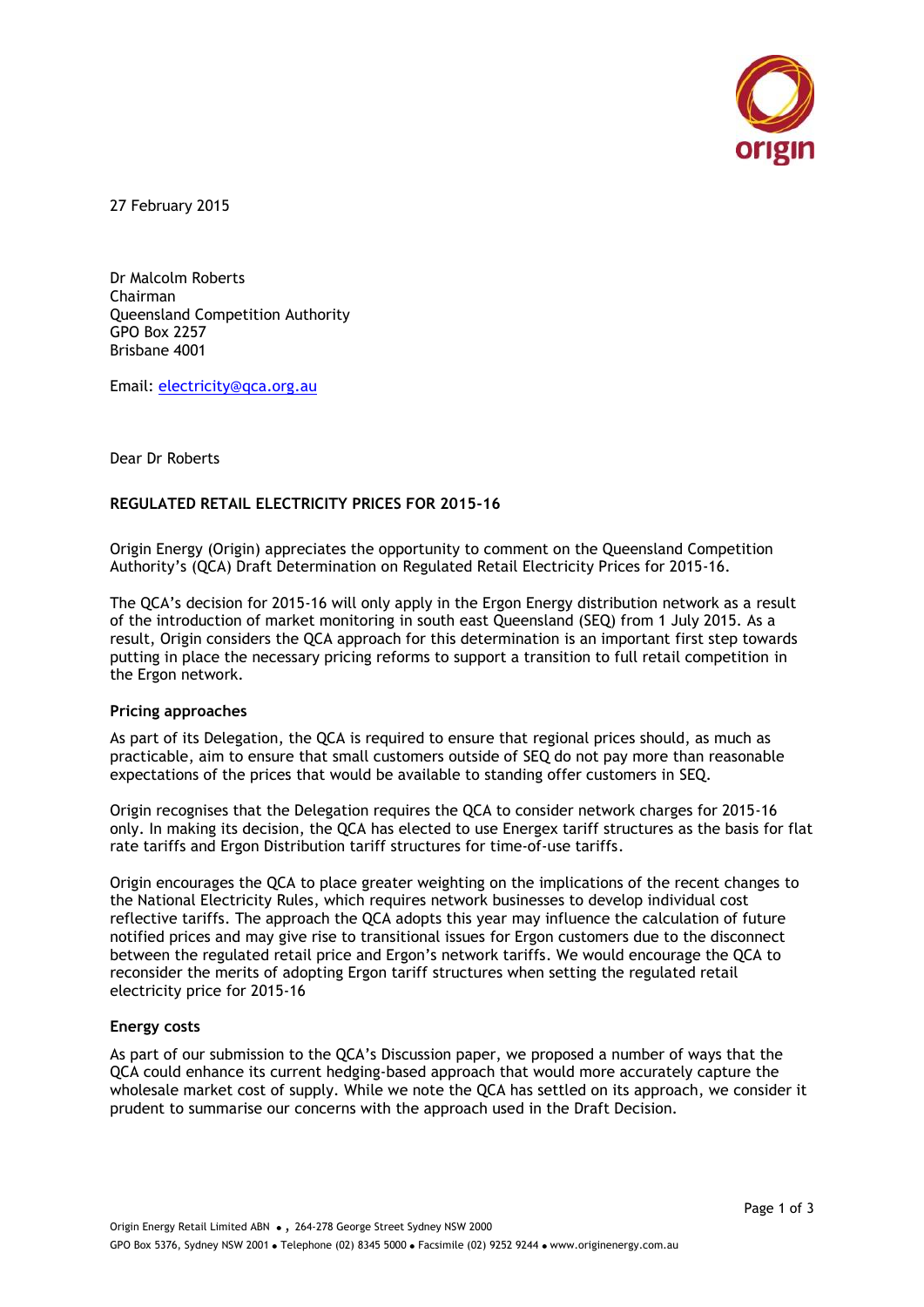In our view, the QCA's hedging based method does not appropriately reflect the dynamic of the wholesale market with respect to the relationship between contract and pool prices. Under the QCA's approach, the portfolio cost is at its lowest under a scenario when pool prices are at their highest and the supply demand balance is at its tightest; conversely, portfolio costs are at their highest under a situation when pool prices and demand are at their lowest.

Our experience is that when the supply demand balance is tight, generators have more ability to price contracts at higher values to reflect the value of scarce capacity. Furthermore, we consider that historic practise demonstrates that when pool prices are high so too are contact prices.

As a result (and as detailed more fully in previous submissions), we maintain our view that it is unrealistic to assume retailers will consistently be able to profit from buying an insurance product and that the higher the pool price scenario, the lower the wholesale energy cost.

In our submission to the QCA's Discussion paper we also raised a number of concerns with the approach taken to generate load profiles. ACIL's presentation of modelled Energex demand simulations (Figure 4) shows that the current approach continues to under-represent load variability. The top 100 hourly demands in ACIL's upper and lower demand simulations sit within the boundary created by the actual demand traces for each of the last four years. We would expect that upper and lower demand simulations would sit outside recent historic demands as they are intended to represent extreme conditions. A tight range of demand distributions naturally leads to a more efficient 'model hedge position' in turn understating modelled energy costs.

## **Retail costs**

Origin supports the QCA's decision to include an allowance of 5% for headroom on the basis that this margin is consistent with previous decisions and would:

- assist the transition towards cost reflectivity;
- be consistent with how large business customers are treated in regional Queensland; and
- lessen the subsidy paid by taxpayers.

In addition, we support the decision to maintain a mechanism to allow the pass through of differences between certain costs included in 2014–15 notified prices and actual costs. We also recognise that due to the regulatory framework, the QCA cannot commit to a pass-through mechanism beyond 2015-16

Origin supports the QCA's decision to complete the transition to a tariff 11 notified price that reflects the costs of supply in south east Queensland using the approach established in the 2013-14 determination.

However, we do not agree with the QCA's decision to continue to allow all business customers to have access to transitional tariffs. Notwithstanding that the QCA highlighted that it did not find that there had been a significant increase in customers accessing transitional tariffs, we remain of the view that, with the exception of those customers that have previously made investments in good faith, there is no justifiable reason for these tariffs to be extended to other customers who have not been exposed to the same level risk.